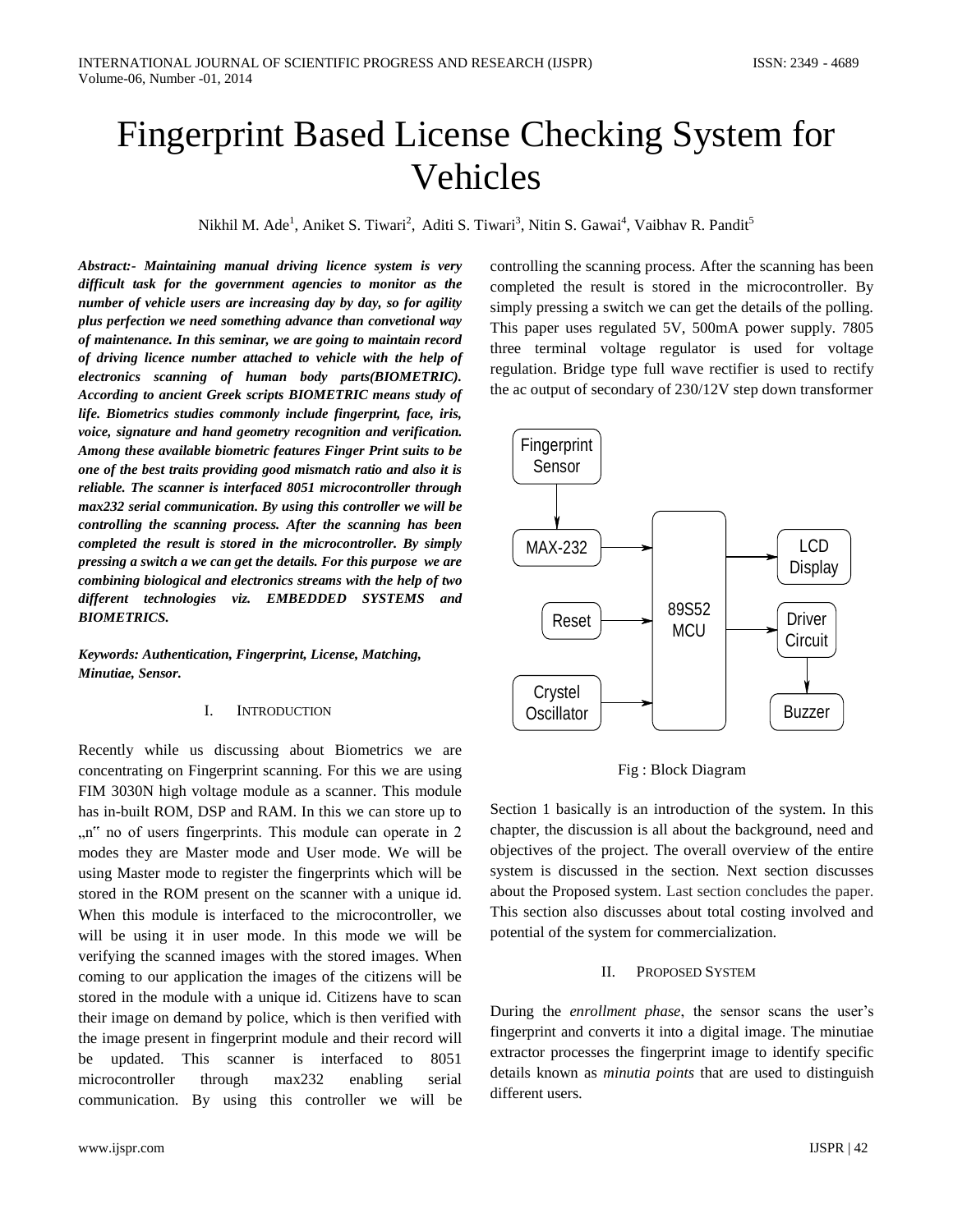By using this system all the previous system are avoided the most important drawback that the person which is under age can't ride the vehicles. As for the license it is mast that it is above 18. By using this module the fingerprint that can identify the stored image that is stored at the time of initialization.



Fig : Process Of Recognition And Storage

Minutia points represent locations where friction ridges end abruptly or where a ridge branches into two or more ridges. A typical good-quality fingerprint image contains about 20-70 minutiae points; the actual number depends on the size of the sensor surface and how the user places his or her finger on the sensor. The system stores the minutiae information—location and direction—along with the user"s demographic information as a template in the enrollment database. During the identification phase, the user touches the same sensor, generating a new fingerprint image called a query print. Minutia points are extracted from the query print, and the matcher module compares the query minutia set with the stored minutia templates in the enrollment database to find the number of common minutia points. Due to variations in finger placement and pressure applied on the sensor, the minutia points extracted from the template and query fingerprints must be aligned, or registered, before matching. After aligning the fingerprints, the matcher determines the number of pairs of matching minutiae—two minutia points that have

similar location and directions. The system determines the user"s identity by comparing the match score to a threshold set by the administrator.

#### *A. Matching*

A fingerprint matching module computes a match score between two fingerprints, which should be high for fingerprints from the same finger and low for those from different fingers. Fingerprint matching is a difficult patternrecognition problem due to large intraclass variations (variations in fingerprint images of the same finger) and large interclass similarity (similarity between fingerprint images from different fingers). Intraclass variations are caused by finger pressure and placement— rotation, translation, and contact area—with respect to the sensor and condition of the finger such as skin dryness and cuts. Meanwhile, interclass similarity can be large because there are only three types of major fingerprint patterns (arch, loop, and whorl). Most fingerprint-matching algorithms adopt one of four approaches: image correlation, phase matching, skeleton matching, and minutiae matching. Minutiaebased representation is commonly used, primarily because • Forensic examiners have successfully relied on minutiae to match fingerprints for more than a century, • Minutiae-based representation is storage efficient, and• expert testimony about suspect identity based on mated minutiae is admissible in courts of law. The current trend in minutiae matching is to use local minutiae structures to quickly find a coarse alignment between two fingerprints and then consolidate the local matching results at a global level. This kind of matching algorithm4 typically consists of four steps, as Figure shows. First, the algorithm computes pair wise similarity between minutiae of two fingerprints by comparing minutiae descriptors that are invariant to rotation and translation. Next, it aligns two fingerprints according to the most similar minutiae pair. The algorithm then establishes minutiae correspondence—minutiae that are close enough both in location and direction are deemed to be corresponding (mated) minutiae. Finally, the algorithm computes a similarity score to reflect the degree of match between two fingerprints based on factors such as the number of matching minutiae, the percentage of matching minutiae in the overlapping area of two fingerprints, and the consistency of ridge count between matching minutiae.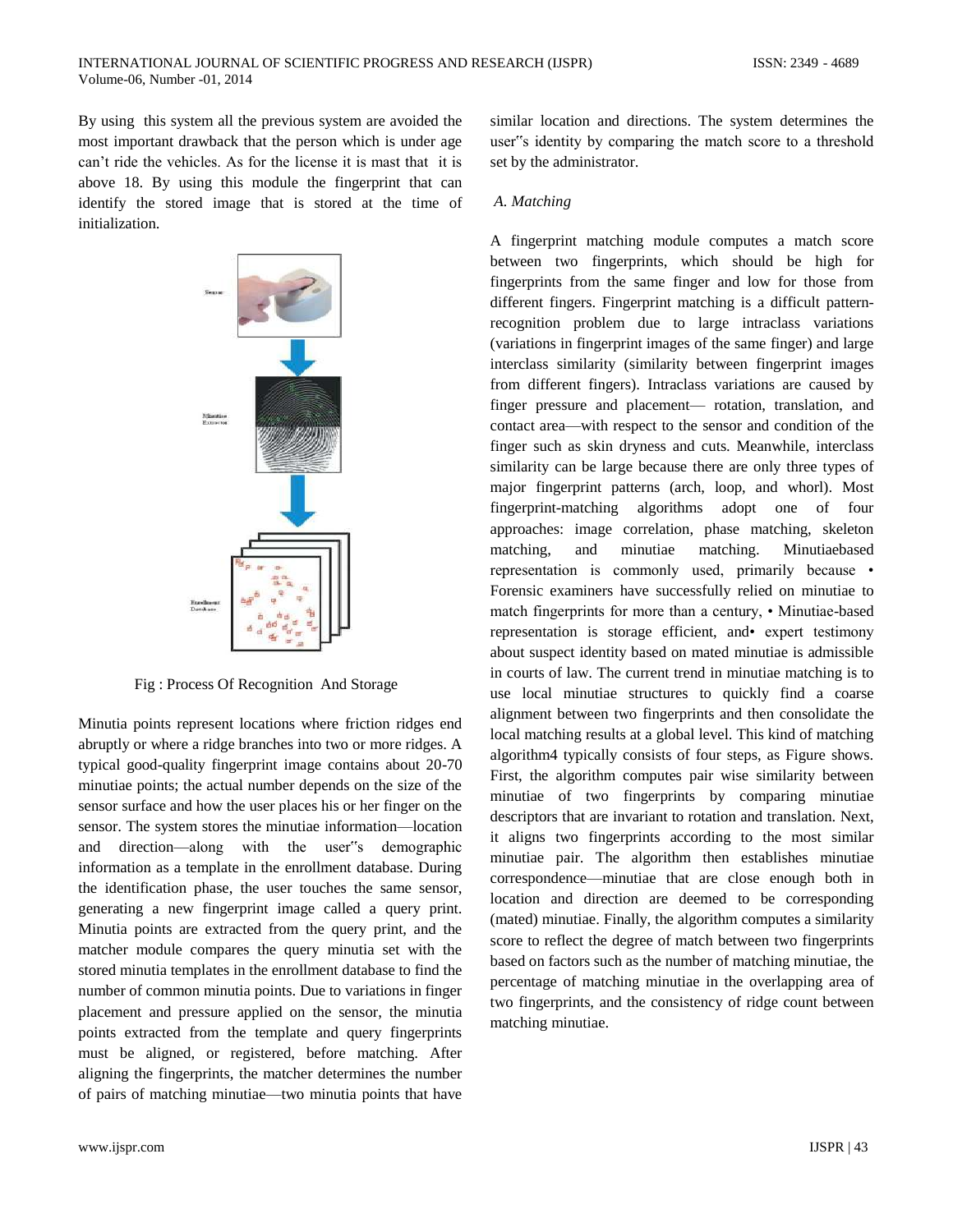#### INTERNATIONAL JOURNAL OF SCIENTIFIC PROGRESS AND RESEARCH (IJSPR) ISSN: 2349 - 4689 Volume-06, Number -01, 2014



Fig : Process Of Fingerprint Based License Checking System For Automobiles

# *B. Matching With Stored Image*

Matching stages show big differences according to their types although they are based on the same minutiae. Here, the most well-known matching algorithm will be briefly explained. The matching process consists of four main stages.



Fig : Sensor's Identification

First of all, the minutiae analysis stage analyzes the geometric characteristics such as distance and angle between standard minutiae and its neighboring minutiae based on the analysis of the image-processed feature data. After the analysis, all the minutiae pairs have some kind of geometric relationship with their neighboring minutiae, and the relationship will be used as basic information for local similarity measurement.



# Fig : Recognition Algorithm



Fig: Image Processing

## III. CONCLUSION

Automated fingerprint identification systems have been successfully deployed around the globe for both lawenforcement and civilian applications, and new fingerprint matching applications continue to emerge. The fingerprint will continue to be the dominant biometric trait, and many identity management and access control applications will continue to rely on fingerprint recognition because of its proven performance, the existence of large legacy databases, and the availability of compact and cheap fingerprint readers. Further, fingerprint evidence is acceptable in courts of law to convict criminals. In this paper we have proposed method based on "Minutiaebased" algorithm for efficient and more secured because of these features Universality, Uniqueness, Permanence, Collectability, Acceptability, Circumvention and Performance when compared to the existing system. The security can be further increased using some modern technologies like advanced sensors, e.g. Retina Sensors, but these increases the cost of the project.